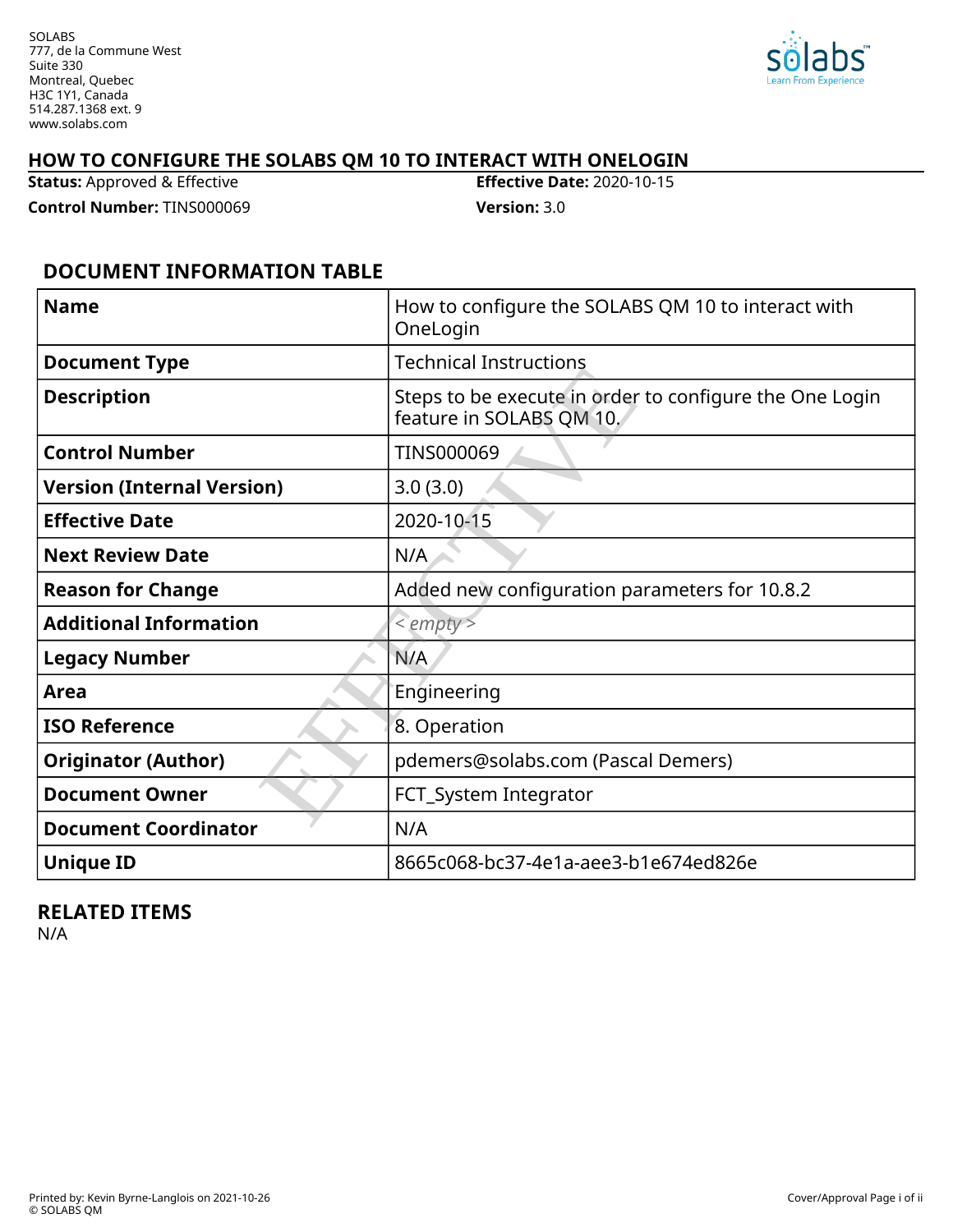

## **HOW TO CONFIGURE THE SOLABS QM 10 TO INTERACT WITH ONELOGIN**<br>Status: Approved & Effective

**Status: Approved & Effective** 

**Control Number:** TINS000069 **Version:** 3.0

## **APPROVAL TABLE**

| Status <sup>1</sup>                                                              | <b>Selected for Approval</b><br>username (Full Name), Title | <b>Approved By</b><br>username<br>(Full Name)         | <b>Meaning</b>         | <b>Approval Date</b>                |  |
|----------------------------------------------------------------------------------|-------------------------------------------------------------|-------------------------------------------------------|------------------------|-------------------------------------|--|
| APP                                                                              | pdemers@solabs.com (Pascal Demers),<br>N/A                  | pdemers@solabs.com<br>(Pascal Demers)                 | Originator<br>(Author) | 2020-10-15<br>09:47:50<br>UTC-04:00 |  |
| <b>APP</b>                                                                       | Any, Head of Engineering                                    | kevin.b.langlois@solabs.com<br>(Kevin Byrne-Langlois) | Approver               | 2020-10-15<br>10:47:19<br>UTC-04:00 |  |
| <b>APP</b>                                                                       | Any, Head of Product & Quality<br>Management                | mboire@solabs.com<br>(Martine Boire)                  | Approver               | 2020-10-15<br>10:50:54<br>UTC-04:00 |  |
| $1$ Legend:<br>NS: Not Started<br>APP: Approved<br>REJ: Rejected<br>STO: Stopped | <b>AWA: Awaiting Approval</b>                               |                                                       |                        |                                     |  |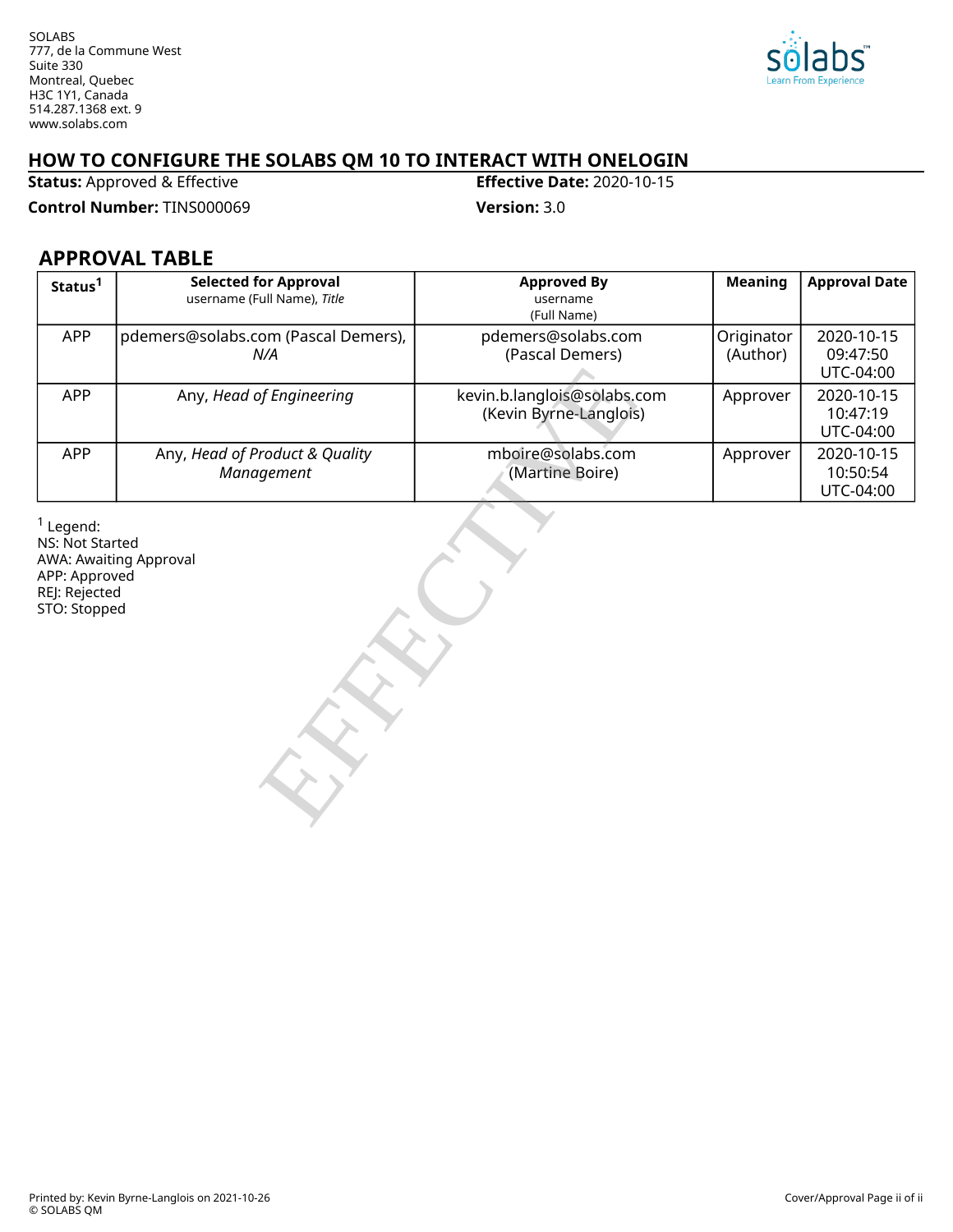# **How to configure the One login feature in SOLABS QM 10 – SOLABS side**

| sölabs                            |                 |                   |  |                                   |                            |               |
|-----------------------------------|-----------------|-------------------|--|-----------------------------------|----------------------------|---------------|
|                                   |                 |                   |  |                                   |                            |               |
|                                   | CREQ NUMBER:    | CREQ-             |  |                                   |                            |               |
|                                   | <b>INSTANCE</b> | INTERNAL: [       |  | QUALIF: $\Box$                    | $TEST:$ VALIDATION: $\Box$ | PRODUCTION: O |
| BACKUP REQUIRED: YES: $\boxtimes$ | <b>NO:</b>      | SOLABS DB: $\Box$ |  | SOLABS QM APP FOLDER: $\boxtimes$ |                            |               |
| CLIENT:                           |                 |                   |  |                                   |                            |               |
| <b>EXECUTED BY:</b>               |                 |                   |  |                                   |                            |               |
| <b>REVIEWED BY:</b>               |                 |                   |  |                                   |                            |               |
| <b>NAME</b>                       |                 |                   |  | <b>SIGNATURE</b>                  | <b>INITIALS</b>            | <b>DATE</b>   |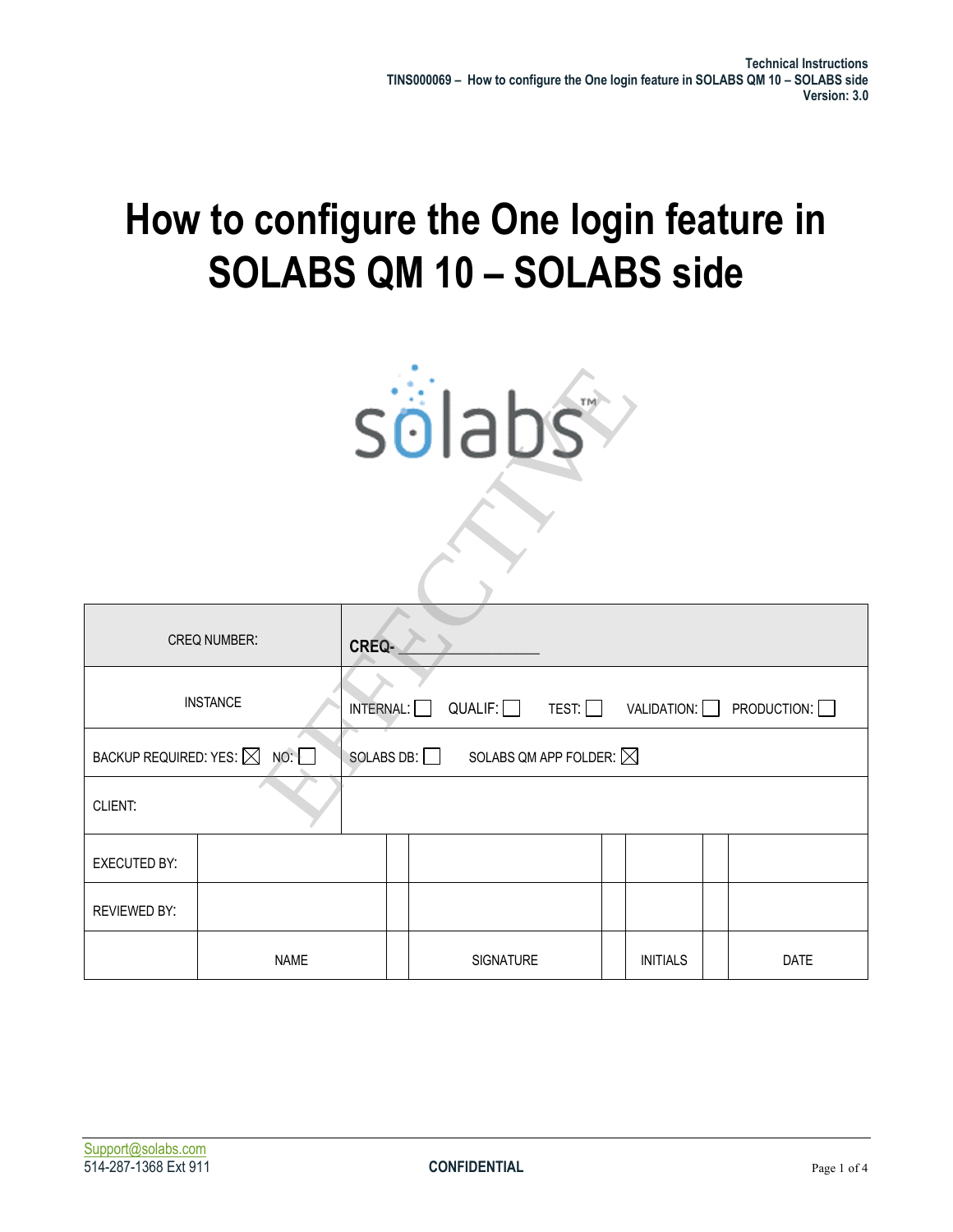## **1. INTRODUCTION**

#### **PURPOSE OF THIS DOCUMENT:**

Configure the One Login feature in SOLABS QM using a pre-existing SAML application.

| <b>OBJECTIVE</b>                                                                                                                                                                                                                               | <b>CONFIGURE THE ONE LOGIN FEATURE OF SOLABS QM 10.</b>                                                          |  |  |  |  |
|------------------------------------------------------------------------------------------------------------------------------------------------------------------------------------------------------------------------------------------------|------------------------------------------------------------------------------------------------------------------|--|--|--|--|
| <b>ASSUMPTIONS</b>                                                                                                                                                                                                                             | THE ONE LOGIN DIRECTORY HAS BEEN CONFIGURED BY THE CLIENT AND THE<br><b>INFORMATION HAS BEEN SENT TO SOLABS.</b> |  |  |  |  |
| <b>TYPE OF ACCESS REQUIRED</b>                                                                                                                                                                                                                 | Administrative access to the Web Application server.                                                             |  |  |  |  |
| <b>APPLICABLE TO THE</b><br><b>FOLLOWING OPERATING</b><br><b>SYSTEMS</b>                                                                                                                                                                       | Windows server R2 2012 Std. & Windows server 2016 Std.                                                           |  |  |  |  |
| <b>SYSTEM DOWNTIME REQUIRED</b>                                                                                                                                                                                                                | 30 minutes                                                                                                       |  |  |  |  |
| <b>ESTIMATED EXECUTION TIME</b><br>30 minutes                                                                                                                                                                                                  |                                                                                                                  |  |  |  |  |
| <b>ROLL-BACK PROCEDURE</b><br>Restore backup                                                                                                                                                                                                   |                                                                                                                  |  |  |  |  |
| <b>Applicable SOLABS QM version</b><br>10.8.2 AND ABOVE                                                                                                                                                                                        |                                                                                                                  |  |  |  |  |
| 2. EXECUTION                                                                                                                                                                                                                                   |                                                                                                                  |  |  |  |  |
| re File configuration:                                                                                                                                                                                                                         |                                                                                                                  |  |  |  |  |
| Connect to the Web application server. Specify the name:<br>1.<br>Create a folder in the SOLABS Work folder following the internal nomenclature.<br>2.<br>Stop the SOLABS QM instance service.<br>3.<br>Make a backup of the core files.<br>4. |                                                                                                                  |  |  |  |  |
| Edit the <lnstal_dir>\setup\configuration.properties.<br/>5.</lnstal_dir>                                                                                                                                                                      |                                                                                                                  |  |  |  |  |
| ĥ                                                                                                                                                                                                                                              | Configure the following field with the information received by the client:                                       |  |  |  |  |

## **2. EXECUTION**

Core File configuration:

- 1.  $\Box$  Connect to the Web application server. Specify the name:
- 2.  $\Box$  Create a folder in the SOLABS Work folder following the internal nomenclature.
- $3. \Box$  Stop the SOLABS QM instance service.
- 4. Make a backup of the core files.
- 5. **Edit the <Instal\_Dir>\setup\configuration.properties.**
- 6. Configure the following field with the information received by the client:
	- a. **EXTERNAL SSO ENABLED** = true
	- b. **□ EXTERNAL\_SSO\_HIDE\_LOGIN** = <True when SAML is enabled, false otherwise>
	- $c.$  **MFA DEFAULT FACTOR** = OTP
	- d.  $\Box$  **SAML ENABLED** = <true if SAML should be enabled, false if otherwise>
	- e. **SAML PROVIDER URL** = <OneLogin instance SAML url if SAML is enabled>
	- f.  $\Box$  **SAML PROVIDER DOMAIN** = < OneLogin domain instance name is SAML is enabled>
	- g. **SAML\_SERVICE\_DOMAIN** = <SOLABS QM domain from the SOLABS app URL configured in OneLogin is SAML is enabled>
	- h. **SAML\_ASK\_WHEN\_PASSWORD\_REQUIRED** = <Usually true when SAML is enabled, false otherwise>
	- i. **HOSTED UPDATE PASSWORD** = true
	- $\overline{\phantom{a}}$  **ONELOGIN SUBDOMAIN** = <subdomain of the OneLogin instance>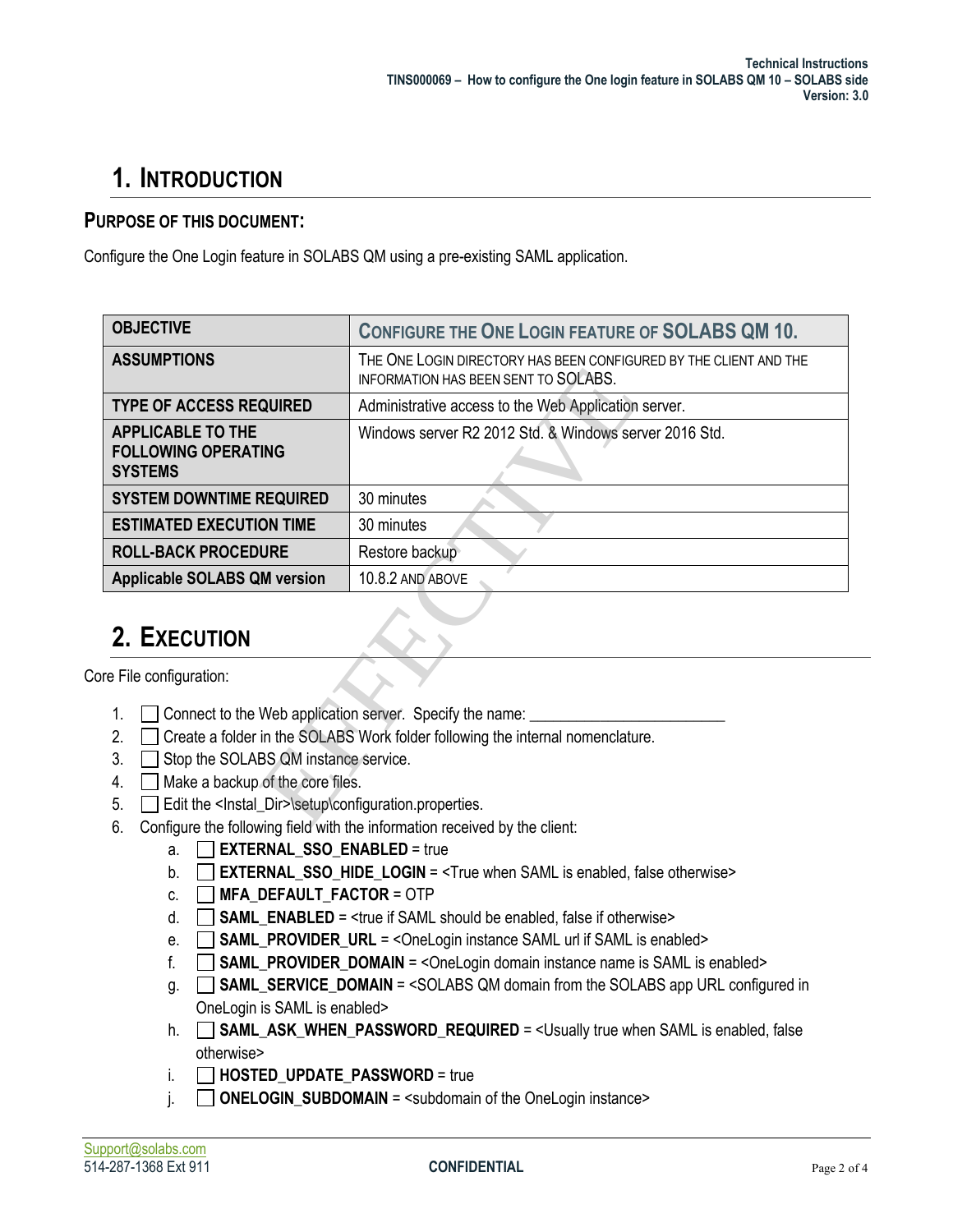- k. **ONELOGIN CLIENT ID** = < Client ID the OneLogin related SOLABS QM App>
- l. **ONELOGIN\_CLIENT\_SECRET**= <Client Secret of the OneLogin SOLABS QM App>
- m.  **ONELOGIN** REGION= <Region of the OneLogin instance>
- n. **ONELOGIN HOSTED FEATURE** = true
- 7. Save and close the "configuration.properties" file.

#### **If SAML is enabled, proceed with the following steps, if not, jump to step 19.**

- 8.  $\Box$  Open the "setup/config/war/WEB-INF/" folder and copy the file "context.xml" and "picketlink.xml" to a temporary folder. Makes sure it's the updated folder to avoid using outdated files (the updated folder will always be accessible from the "Solabs QM Setup" repository.
- 9. **Open** "picketlink.xml" in Notepad
- 10. Replace all the instances of @SAML\_PROVIDER\_URL@, @SAML\_PROVIDER\_DOMAIN@ and @SAML\_SERVICE\_DOMAIN@ using their respective values from the previous configuration. There could be multiple instance of each of them.
- 11. Replace @REMOTE\_URL@ with the same remote URL as set in ACS (Consumer) URL Validator (ex: https://qualification.solabs.com/qualif1/) E\_DOMAIN@ using their respective values from the previous of<br>each of them.<br>MOTE\_URL@ with the same remote URL as set in ACS (Cons<br>solabs.com/qualif1/)<br>lue of the KeyStorePass with the keystore password of the So<br>er\server\
- 12. Change the Value of the KeyStorePass with the keystore password of the Solabs QMx instance
- 13. Go to the "server\server\solabs-qm\deploy\solabs-qm.ear\ " folder and open "solabs-qm.war" with 7-zip.
- 14. Add both the modified "picketlink.xml" and "context.xml" file to the "solabs-qm.war\WEB-INF\" folder.
- 15. Close the "solabs-qm.war" file currently opened in 7-zip.
- 16. Copy the certificate file for the OneLogin instance (sent by the customer) in the "setup" folder.
- 17. **Open a command prompt inside the "setup" folder.**
- 18. Execute this command (replace "SAML.cert" with the name of the certificate file and "KEYSTORE\_PASS" with the right keystore password):

```
java\bin\keytool.exe -noprompt -importcert -alias saml-certificate -file "SAML.cert" -keystore 
"../server/server/solabs-qm/conf/SolabsQM.keystore" -storepass KEYSTORE_PASS
```
- 19. Open the folder "server\server\solabs-qm\lib"
- 20. Open "onelogin-java-sdk-1.6.0.jar" with 7-zip
- 21. From there, extract the "onelogin.sdk.properties" in the work directory.
- 22. **Edit the extracted file "onelogin.sdk.properties" file.**
- 23. Set onelogin.sdk.client\_id as the value of **ONELOGIN\_CLIENT\_ID** from "configuration.properties"
- 24. Set onelogin.sdk.client\_secret as the value of **ONELOGIN\_CLIENT\_SECRET**
- 25. Set onelogin.sdk.region as the value of **ONELOGIN** REGION
- 26.  $\Box$  Save and close the "onelogin.sdk.properties"
- 27.  $\Box$  Drag the file back in the "onelogin-java-sdk-1.6.0.jar" currently opened in 7-zip.
- 28. Close the "onelogin-java-sdk-1.6.0.jar" currently opened in 7-zip.
- 29. Open the folder "server\server\solabs-gm\conf"
- 30. Edit the file "solabs-qm-configuration.properties"
- 31. Set **solabs.qm.sso.external.enabled** to true
- 32. Set **solabs.qm.sso.external.hideLogin** as the value of **EXTERNAL\_SSO\_HIDE\_LOGIN**
- 33. Set **solabs.gm.sso.mfa.defaultFactor** to OTP
- 34. Set **solabs.qm.sso.saml.askPasswordRequired** as the true of **SAML\_ASK\_WHEN\_PASSWORD\_REQUIRED**
- 35. Set **solabs.qm.sso.hosted.updatePassword** to true